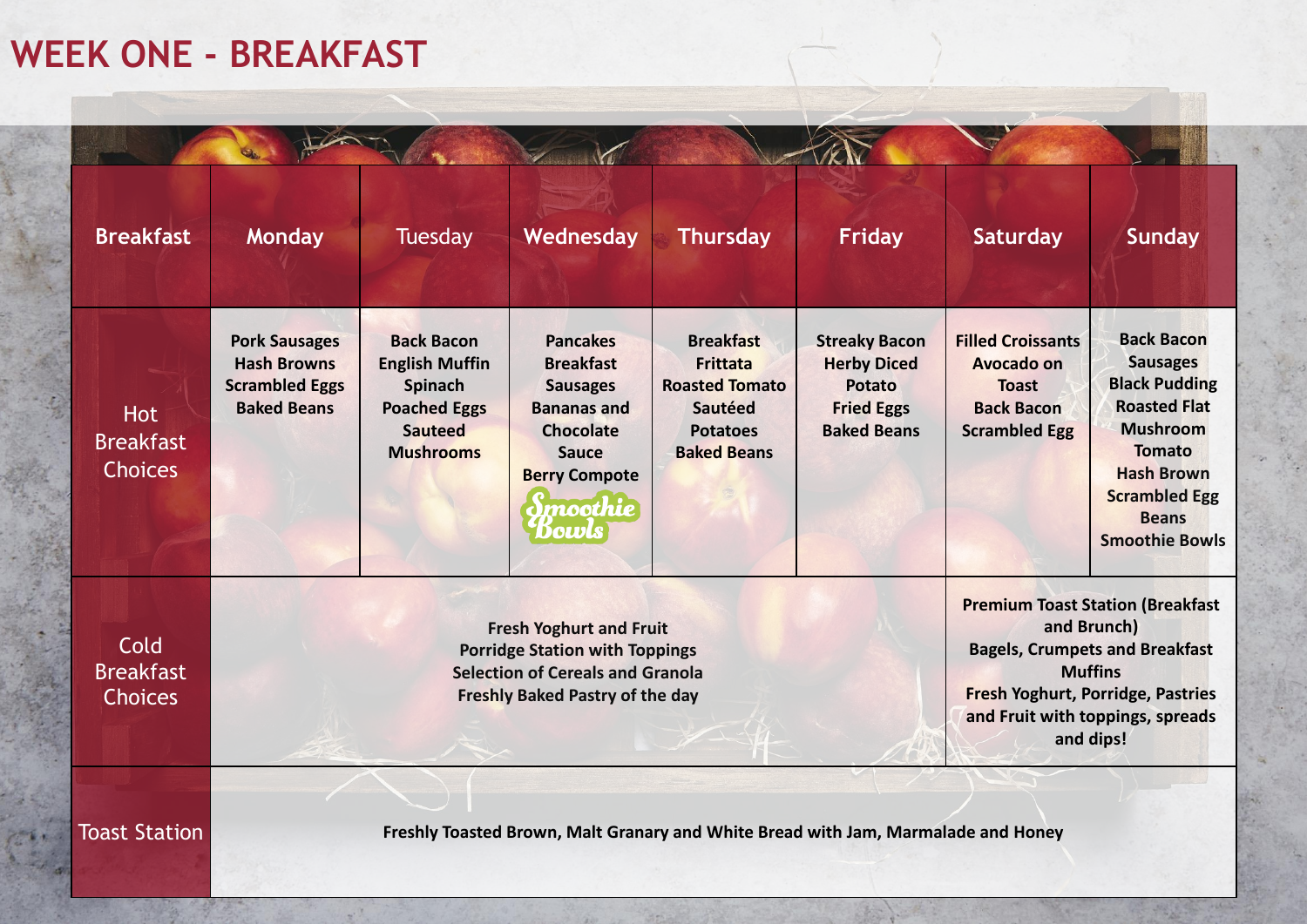## **WEEK TWO – BREAKFAST**

| <b>Breakfast</b>                                 | <b>Monday</b>                                                                                                                                                | <b>Tuesday</b>                                                                                                                | Wednesday                                                                                                      | <b>Thursday</b>                                                                                              | <b>Friday</b>                                                                                                                                                                                                  | <b>Saturday</b>                                                                                                    | <b>Sunday</b>                                                                                                                                                                                                |
|--------------------------------------------------|--------------------------------------------------------------------------------------------------------------------------------------------------------------|-------------------------------------------------------------------------------------------------------------------------------|----------------------------------------------------------------------------------------------------------------|--------------------------------------------------------------------------------------------------------------|----------------------------------------------------------------------------------------------------------------------------------------------------------------------------------------------------------------|--------------------------------------------------------------------------------------------------------------------|--------------------------------------------------------------------------------------------------------------------------------------------------------------------------------------------------------------|
| <b>Hot</b><br><b>Breakfast</b><br><b>Choices</b> | <b>Back Bacon</b><br><b>Hash Browns</b><br><b>Scrambled Eggs</b><br><b>Sauteed</b><br><b>Mushrooms</b>                                                       | <b>English Muffin</b><br>with<br><b>Poached Eggs</b><br><b>Grilled Tomatoes</b><br><b>Baked Beans</b><br><b>Streaky Bacon</b> | <b>Waffles</b><br><b>Berry Compote</b><br>Sautéed<br><b>Mushrooms</b><br><b>Fried Eggs</b><br>moothie<br>Dowls | <b>Pork Sausages</b><br><b>Roasted Pesto</b><br><b>Tomato</b><br><b>Sauteed Potato</b><br><b>Baked Beans</b> | <b>Back Bacon</b><br><b>Herby Diced</b><br><b>Potato</b><br><b>Fried Eggs</b><br><b>Baked Beans</b>                                                                                                            | <b>Mushroom and</b><br><b>Cheese</b><br><b>Turnover</b><br><b>Beans</b><br><b>Sausages</b><br><b>Scrambled Egg</b> | <b>Back Bacon</b><br><b>Sausages</b><br><b>Black Pudding</b><br><b>Roasted Flat</b><br><b>Mushroom</b><br><b>Tomato</b><br><b>Hash Brown</b><br><b>Scrambled Egg</b><br><b>Beans</b><br><b>Smoothie Bowl</b> |
| Cold<br><b>Breakfast</b><br><b>Choices</b>       | <b>Fresh Yoghurt and Fruit</b><br><b>Porridge Station with Toppings</b><br><b>Selection of Cereals and Granola</b><br><b>Freshly Baked Pastry of the day</b> |                                                                                                                               |                                                                                                                |                                                                                                              | <b>Premium Toast Station (Breakfast</b><br>and Brunch)<br><b>Bagels, Crumpets and Breakfast</b><br><b>Muffins</b><br><b>Fresh Yoghurt, Porridge, Pastries</b><br>and Fruit with toppings, spreads<br>and dips! |                                                                                                                    |                                                                                                                                                                                                              |
| <b>Toast Station</b>                             |                                                                                                                                                              |                                                                                                                               |                                                                                                                | Freshly Toasted Brown, Malt Granary and White Bread with Jam, Marmalade and Honey                            |                                                                                                                                                                                                                |                                                                                                                    |                                                                                                                                                                                                              |